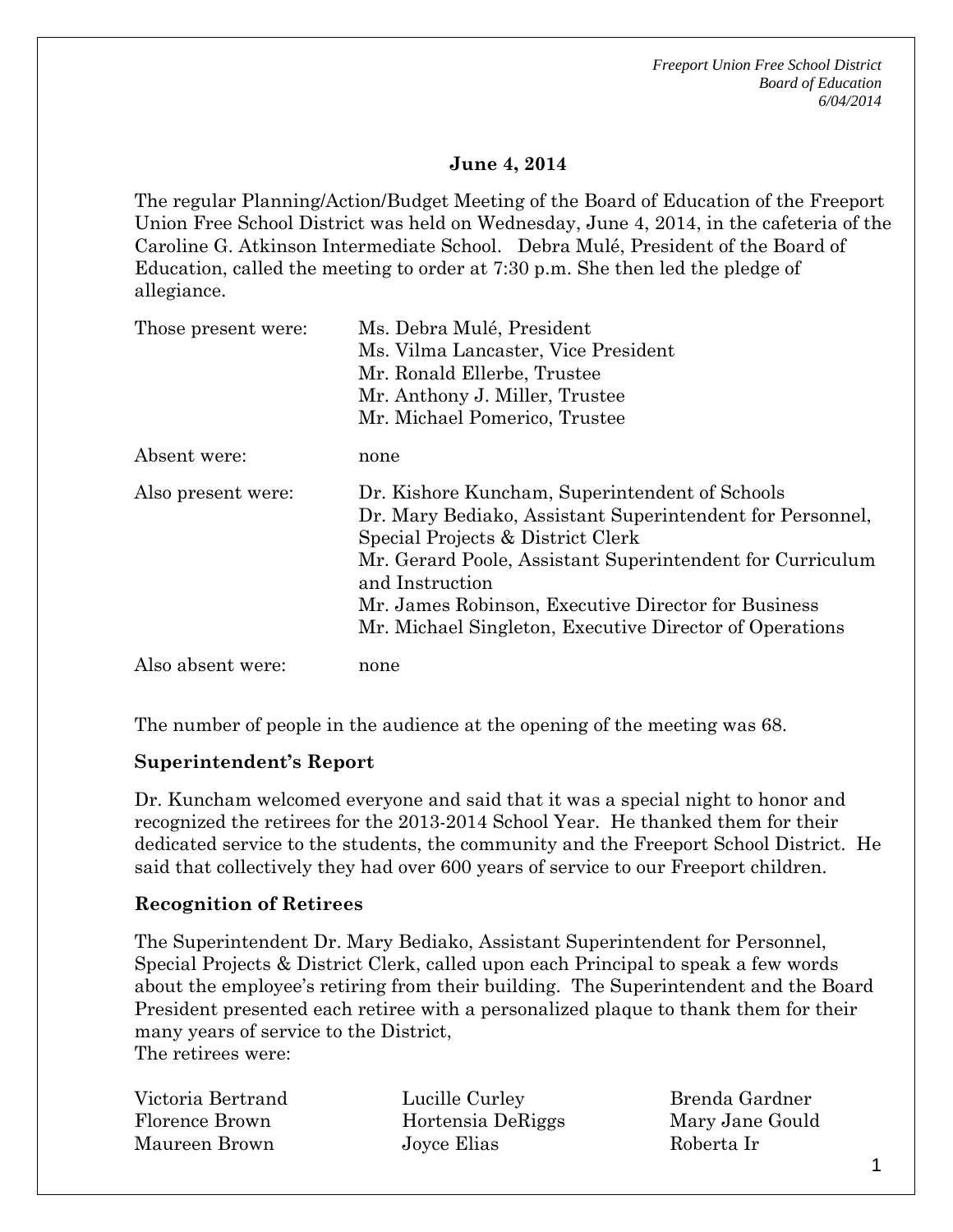*Freeport Union Free School District Board of Education 6/04/2014*

Andrea Kane Linda Marino Theresa Markel Rochelle McKeen Ellen Mitchell Sandra Morvitz

Daniel Mulvey Janet Rogers Cheryl Ryan Bert Silverstein Mark Spanier James Stalzer

Elena Accomando Myrta Aviles John Cappiello, Jr. Mary Rodriguez Michael Stone

At 8:39 pm a short break was called to congratulate the retirees. The meeting reconvened at 8:53 pm.

Dr. Kuncham introduced Mr. Gerard Poole, Assistant Superintendent for Curriculum and Instruction. Mr. Poole gave a power point presentation reviewing curriculum and recent grants worth over 2.5 million dollars contained in 6 grants. The lunch program was discussed and the fact that prices have not been raised on over 20 years and the costs have risen dramatically. Prices will increase by  $25¢$  and free and reduced lunch will remain the same. A big thank you went out to Ms. Pat Cacace, Director of Cafeteria Services and her staff, for all the hard work that they do.

# **Questions from the Public**

The public was given the opportunity to address the Board of Education. Each speaker was allowed to address the Board for four minutes on any topic. The Board and administration addressed the comments from the public.

## **Item for Action**

On a motion by Mr. Pomerico and a seconded by Mr. Ellerbe the following item was approved:

## **CSE/CPSE Minutes**

**BE IT RESOLVED,** that the Board of Education of the Freeport Union Free School District hereby accepts the minutes of the meetings of the committees on special education and preschool special education for the following dates:

March 31, 2014 April 4, 9, 23, 24, 28, 29, 2014 May 2, 5, 6, 8, 12, 22, 23, 2014

The vote was unanimous, Ellerbe, Lancaster, Miller, Mulé and Pomerico.

## **Executive Session**

At 9:52 p.m. Mr. Pomerico moved to adjourn to executive session for one specific matter of negotiations.

The motion was seconded by Ms. Lancaster and passed unanimously.

The vote was: Ellerbe, Lancaster, Miller, Mulé and Pomerico.